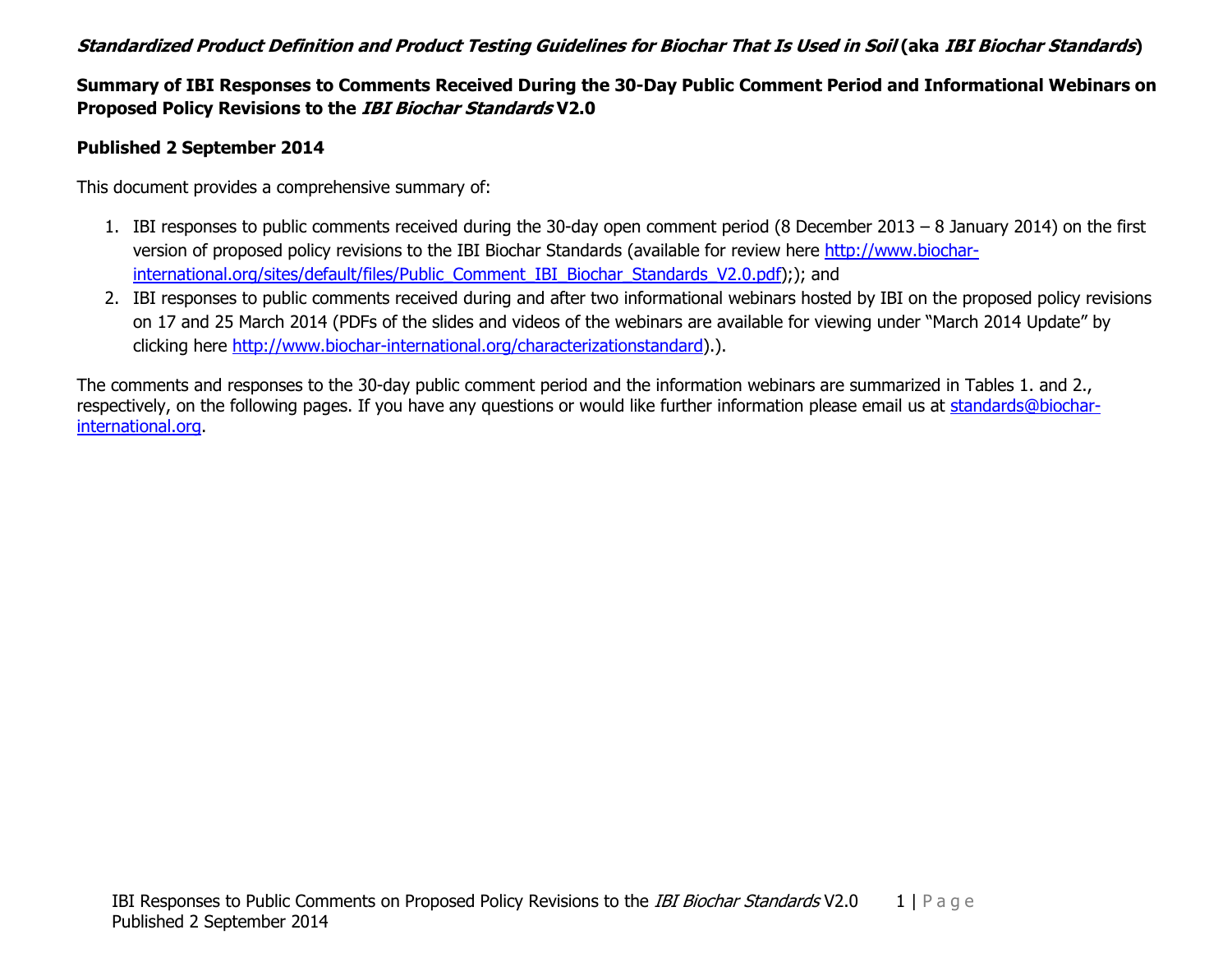Table 1. Comments received during 30-day public comment period from Dec 2013 – Jan 2014 and IBI responses. The table: 1) categorizes comments by proposed policy revision; 2) provides the frequency of each comment; 3) states whether the comment is in agreement or disagreement with the proposed revision; 4) summarizes the comment; and 5) provides an IBI response. The first column also provides a tally of responses in agreement or disagreement with the proposed change. Seventy-five total responses were received. Note that not all people who responded submitted comments on every item.

| <b>Proposed policy</b><br>revision                                                                                                   | <b>Comment</b><br>number | <b>Frequency</b> | Commenter<br>agrees or<br>disagrees w/<br>proposed<br>revision | <b>Comment summary</b>                                                                                                                                                                                                                                                                                           | <b>IBI response</b>                                                                                                                                                                                                                                                                                                                                                                                                                                                                                                                                                                                                                                                                                           |
|--------------------------------------------------------------------------------------------------------------------------------------|--------------------------|------------------|----------------------------------------------------------------|------------------------------------------------------------------------------------------------------------------------------------------------------------------------------------------------------------------------------------------------------------------------------------------------------------------|---------------------------------------------------------------------------------------------------------------------------------------------------------------------------------------------------------------------------------------------------------------------------------------------------------------------------------------------------------------------------------------------------------------------------------------------------------------------------------------------------------------------------------------------------------------------------------------------------------------------------------------------------------------------------------------------------------------|
| <b>Biochar</b><br>weathering<br>restrictions<br>75 total<br>responses during<br>public comment<br>period:<br>51 agree<br>24 disagree | 1.1                      | 8                | disagree                                                       | Weathering is a beneficial<br>conditioning process that<br>improves the suitability of<br>biochar for soil, and weathering<br>is an ongoing process that<br>occurs even in packaged<br>materials exposed to ambient<br>air. For these reasons it should<br>not be considered under the IBI<br>Biochar Standards. | IBI agrees that in most cases weathering can improve biochar's suitability for soils<br>by leaching salts and lowering pH, for example. However, from the perspective of a<br>certifying body, IBI's concern is focused on assuring a product that is consistent<br>with the information reported on the label (or at least +/- some percentage) for<br>any given parameter that is tested for and reported; the reported analyses should<br>accurately reflect the physicochemical properties of the biochar material.<br>Nonetheless, because of issues raised, IBI intends to include this in a new 'best<br>management practice' section, rather than a requirement that must be monitored<br>and tested. |
|                                                                                                                                      | 1.2                      | 6                | disagree                                                       | There is a lack of science to<br>make this policy change at this<br>stage, or to demonstrate that<br>weathering creates safety<br>concerns.                                                                                                                                                                      | Biochar science around weathering processes is indeed scarce. However, the<br>proposed change is focused on assurances around product specifications, rather<br>than safety. The IBI Biochar Standards form the backbone of the IBI Biochar<br>Certification Program which mandates reporting of physicochemical properties in<br>the required IBI Biochar Standards tests. As such, IBI seeks to provide consumers<br>with confidence that reported properties on the label are consistent with the<br>product. Weathering may alter the product properties.                                                                                                                                                 |
|                                                                                                                                      | 1.3                      | $\overline{4}$   | disagree                                                       | This policy change is too<br>restrictive and would create<br>serious practicality concerns<br>because of uncertainty around<br>weathering processes                                                                                                                                                              | Weathering does change biochar's properties, often for the better. From the<br>perspective of the certifying body, IBI seeks to provide assurances to consumers<br>that a product's properties are consistent with what is reported on the product<br>label. We would like to address this in a manner that is not onerous to producers.<br>The inclusion of a BMP section that addresses weathering is one way to approach<br>this. In cases where weathering is regularly used as a form of post-processing to<br>improve biochar quality, testing should occur after the weathering treatment.                                                                                                             |
|                                                                                                                                      | 1.4                      | 2                | disagree                                                       | The sampling protocol should<br>address weathering concerns                                                                                                                                                                                                                                                      | Sampling protocols (also proposed to change in Version 2.0 of the IBI Biochar<br>Standards) are intended to address intra- not inter-batch variability. Batches that<br>are differentially weathered will likely produce different test results for some<br>properties. IBI does agree that perhaps there is a need to focus solely on<br>properties affected by weathering, rather than all properties. We are seeking<br>expert guidance on which properties merit closer attention vis a vis weathering.                                                                                                                                                                                                   |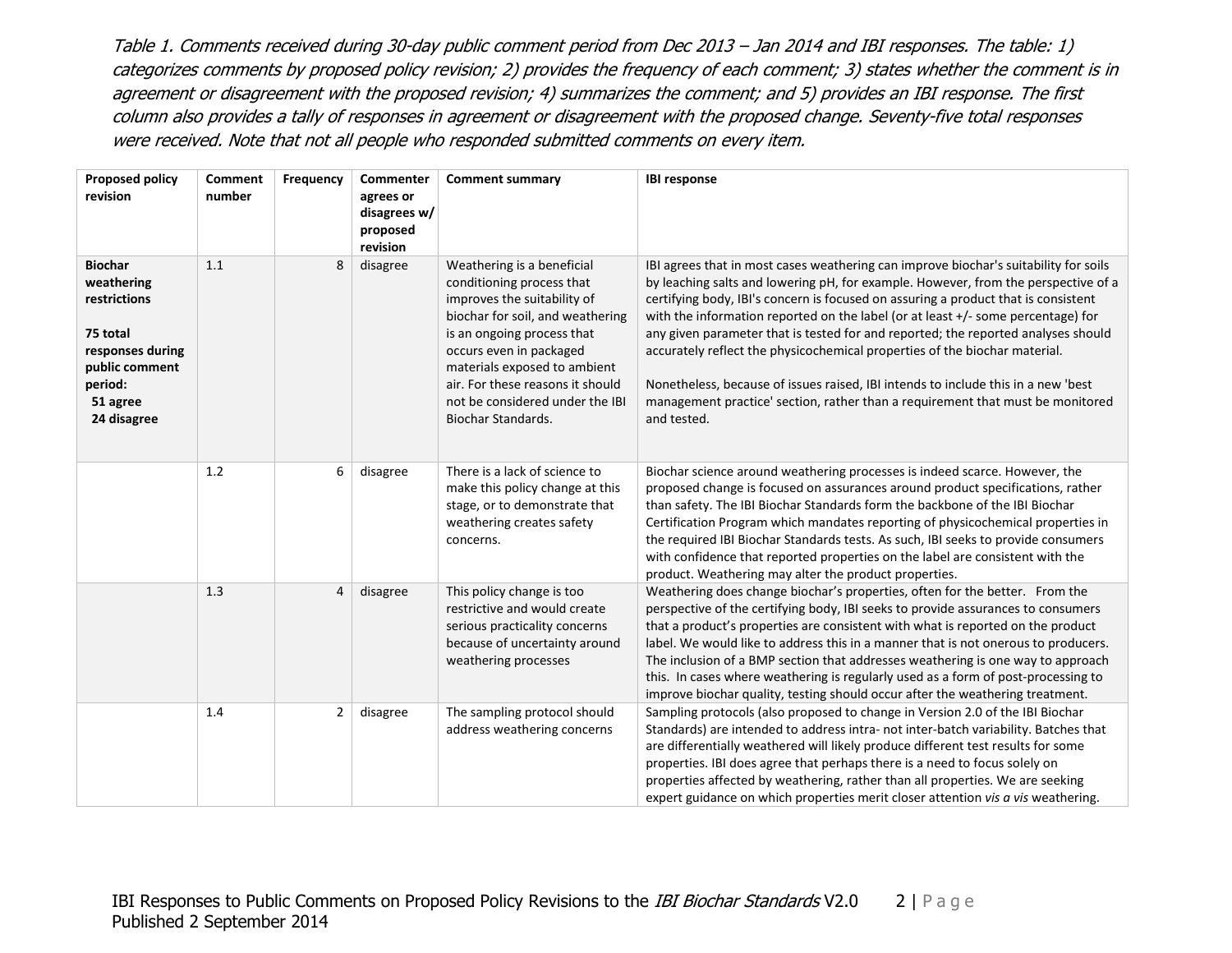| <b>Proposed policy</b><br>revision | <b>Comment</b><br>number | Frequency      | Commenter<br>agrees or<br>disagrees w/<br>proposed<br>revision | <b>Comment summary</b>                                                                                                      | <b>IBI response</b>                                                                                                                                                                                                                                                                                                                                                                                                       |
|------------------------------------|--------------------------|----------------|----------------------------------------------------------------|-----------------------------------------------------------------------------------------------------------------------------|---------------------------------------------------------------------------------------------------------------------------------------------------------------------------------------------------------------------------------------------------------------------------------------------------------------------------------------------------------------------------------------------------------------------------|
|                                    | 1.5                      | 4              | disagree (1<br>agree)                                          | Exposure to moisture and/or air<br>reduces combustion hazard.                                                               | IBI disagrees with this statement. It has been found that some high-activity,<br>pyrophoric biochars that are exposed to air are sometimes more flammable when<br>dampened rather than thoroughly quenched. The original intent of the restrictions<br>around weathering was focused on product uniformity (see response to Comment<br>1.2). IBI may consider including some guidance on this issue in a new BMP section. |
|                                    | 1.6                      | $\overline{2}$ | disagree (1<br>agree)                                          | Product quality in the beginning<br>should be considered.                                                                   | IBI interprets this comment as stating that testing of biochar should happen prior<br>to weathering. See IBI response to comment 1.1                                                                                                                                                                                                                                                                                      |
|                                    | 1.7                      | $\mathbf{1}$   | disagree                                                       | Weathering effects are<br>minimal.                                                                                          | While this may be true in some cases, in other cases--for example, when biochar is<br>exposed to heavy precipitation and temperature fluctuations--the weathering<br>processes may significantly alter some of the biochar properties from its pre-<br>weathered state.                                                                                                                                                   |
|                                    | 1.8                      | $\mathbf{1}$   | disagree                                                       | Biochar producers who do not<br>cover their biochar<br>demonstrate that their biochar<br>is a low value product             | IBI disagrees with this comment. There are many reasons why biochar may be<br>exposed to weathering in the open air.                                                                                                                                                                                                                                                                                                      |
|                                    | 1.9                      | $\mathbf{1}$   | disagree                                                       | Simply labeling the biochar<br>product as "weathered" or<br>"unweathered" will sufficiently<br>address weathering concerns. | IBI disagrees with this point because insufficient information would be provided to<br>the consumer with a simple weathered/unweathered claim, given the significant<br>differences in weathering - and thus product impacts - that are inherently<br>possible. Perhaps, however, there is an opportunity to focus just on those<br>properties known to be affected by weathering, as suggested in 1.4.                   |
|                                    | 1.10                     | $\overline{2}$ | agree                                                          | The IBI Biochar Standards<br>should maintain high<br>expectations.                                                          | IBI agrees with this point.                                                                                                                                                                                                                                                                                                                                                                                               |
|                                    | 1.11                     | $\mathbf{1}$   | agree                                                          | If weathering alters biochar<br>carbon stability, it should be<br>addressed.                                                | Weathering should not affect biochar recalcitrance. The stable carbon portion of<br>the biochar is resistant to weathering which confers its long-term persistence in<br>the soil.                                                                                                                                                                                                                                        |
|                                    | 1.12                     | $\mathbf{1}$   | agree                                                          | Weathering stored outdoors<br>has a high air emission impact.                                                               | IBI disagrees with this comment. Most weathering impacts will relate to leaching of<br>elements, rather than volatilization of pollutants.                                                                                                                                                                                                                                                                                |
|                                    | 1.13                     | $\mathbf{1}$   | agree                                                          | When biochar structure is<br>damaged due to weathering<br>the benefits of the material<br>decrease.                         | It is unlikely that weathering will damage the physical structure of biochar in a<br>negative manner.                                                                                                                                                                                                                                                                                                                     |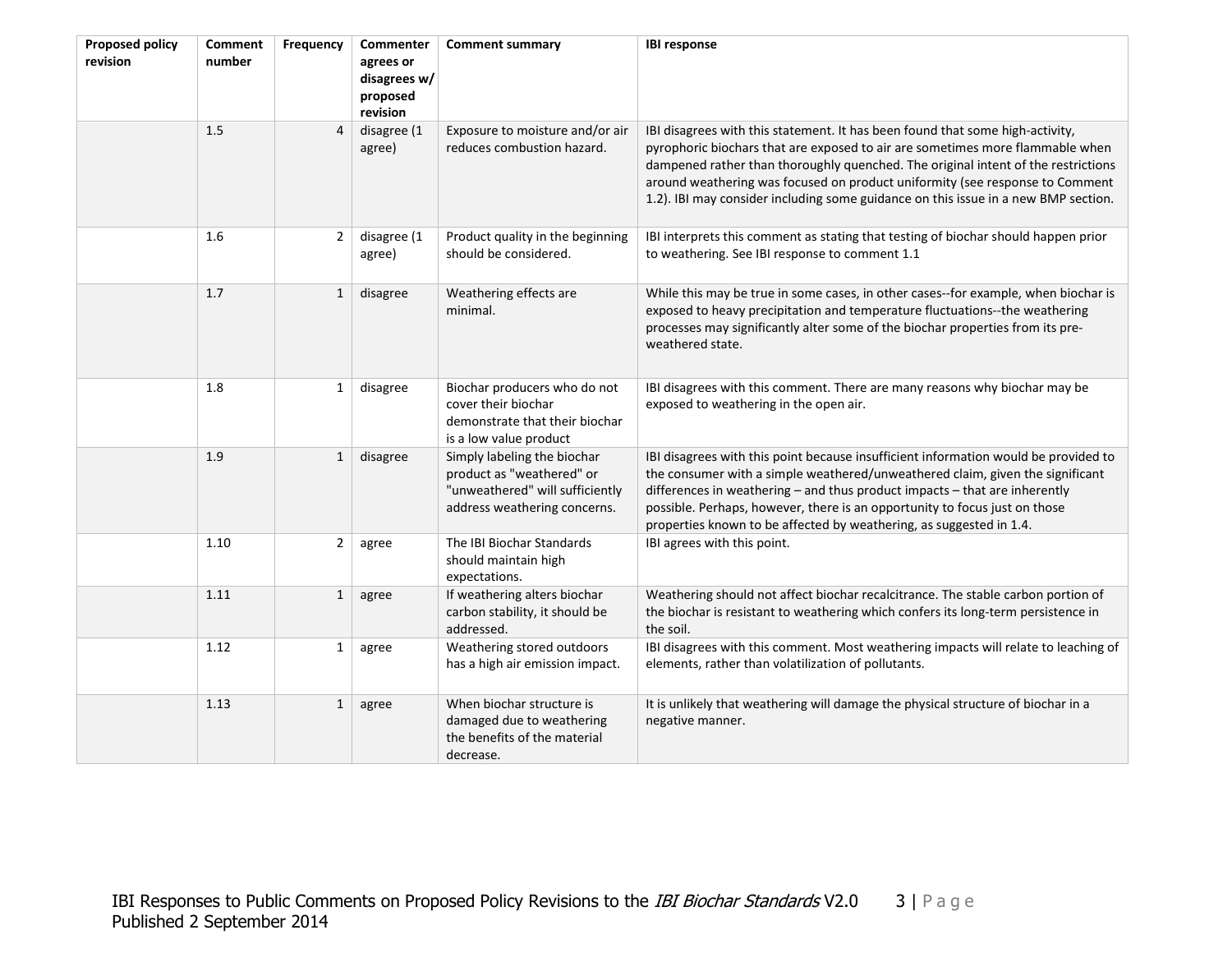| <b>Proposed policy</b><br>revision                                                                                                                    | Comment<br>number | Frequency      | Commenter<br>agrees or<br>disagrees w/<br>proposed<br>revision | <b>Comment summary</b>                                                                                                                                                                                 | <b>IBI response</b>                                                                                                                                                                                                                                                                                                                                                                                                                                                                                                                                                                                                                                                                                                                                                                                        |
|-------------------------------------------------------------------------------------------------------------------------------------------------------|-------------------|----------------|----------------------------------------------------------------|--------------------------------------------------------------------------------------------------------------------------------------------------------------------------------------------------------|------------------------------------------------------------------------------------------------------------------------------------------------------------------------------------------------------------------------------------------------------------------------------------------------------------------------------------------------------------------------------------------------------------------------------------------------------------------------------------------------------------------------------------------------------------------------------------------------------------------------------------------------------------------------------------------------------------------------------------------------------------------------------------------------------------|
| <b>Biochar post-</b><br>processing<br>testing<br>requirements<br>75 total<br>responses during<br>public comment<br>period:<br>61 agree<br>14 disagree | 2.1               | 4              | disagree                                                       | This requirement places too<br>much testing onus on<br>producers that use different<br>post-processing treatments to<br>produce custom formulations<br>of biochar.                                     | IBI understands that this requirement will create new testing requirements for<br>biochar producers that create multiple biochars using different post-processing<br>treatments. However, this provision is intended to maintain accuracy in reporting<br>of physicochemical properties of the final product for end use. When post-<br>processing substantively changes the biochar material, IBI believes that testing is<br>warranted to provide assurances on product uniformity vis a vis labeling<br>requirements.<br>IBI would like to reiterate, however, that the proposal is not to require re-testing<br>after post-processing, but rather specifies that testing should occur only after<br>certain forms of post-processing are completed, to reflect the properties of the<br>final product. |
|                                                                                                                                                       | 2.2               | 3              | disagree                                                       | This requirement is a way for<br>IBI to get at trade secrets.                                                                                                                                          | The statement is incorrect. IBI's intent is solely focused on providing assurances to<br>end consumers around product uniformity and safety vis a vis labeling<br>requirements. There is no requirement that producers report any specifics of post-<br>processing treatments. Rather, the requirement simply specifies that testing<br>should occur after post-processing is completed.                                                                                                                                                                                                                                                                                                                                                                                                                   |
|                                                                                                                                                       | 2.3               | 3              | disagree                                                       | The post-processing treatments<br>referred to as particle size<br>segregation or crushing, milling,<br>or grinding do not change the<br>physicochemical properties of<br>biochar in a significant way. | Crushing, milling, or grinding will change the physical characteristics of the biochar,<br>though perhaps not the chemical characteristics. IBI agrees that since particle size<br>distribution is the only test characteristic likely to change with these forms of post-<br>processing, any re-testing requirements should be confined to those parameters<br>likely to be affected by these forms of post-processing. IBI would like to reiterate,<br>however, that the proposal is not to require re-testing after post-processing, but<br>rather specifies that testing should occur only after certain forms of post-<br>processing are completed, to reflect the properties of the final product.                                                                                                   |
|                                                                                                                                                       | 2.4               | $\overline{2}$ | disagree                                                       | Not enough information is<br>provided on how post-<br>processing affects biochar<br>classification.                                                                                                    | Certain post-processing activities are known to create significant changes in the<br>physicochemical properties of the biochar material. For example, acid washing may<br>significantly lower the ash content. Post-processing activities are generally<br>conducted by biochar producers with the intent to alter the biochar. This is<br>precisely why IBI proposed this change: so that the properties of the material as<br>reported on the label reflect what is being marketed to the consumer for end use.                                                                                                                                                                                                                                                                                          |
|                                                                                                                                                       | 2.5               | $\mathbf{1}$   | disagree                                                       | Biological activation as a post-<br>processing treatment is not<br>precise enough. For example,<br>mixing with compost is a form<br>of bioactivation.                                                  | This is a valid point. IBI has refined the language around biological activation and<br>other forms of post-processing in the amended revision is posted for review and<br>voting by IBI membership.                                                                                                                                                                                                                                                                                                                                                                                                                                                                                                                                                                                                       |
|                                                                                                                                                       | 2.6               | $\mathbf{1}$   | disagree                                                       | This requirement creates too<br>many testing requirements. The<br>testing should only occur on<br>final product to be marketed.                                                                        | IBI interprets this comment as a misconception on the part of the commenter. The<br>proposal is not to require re-testing after post-processing, but rather specifies that<br>testing should occur only after certain forms of post-processing are completed, to<br>reflect the properties of the final product.                                                                                                                                                                                                                                                                                                                                                                                                                                                                                           |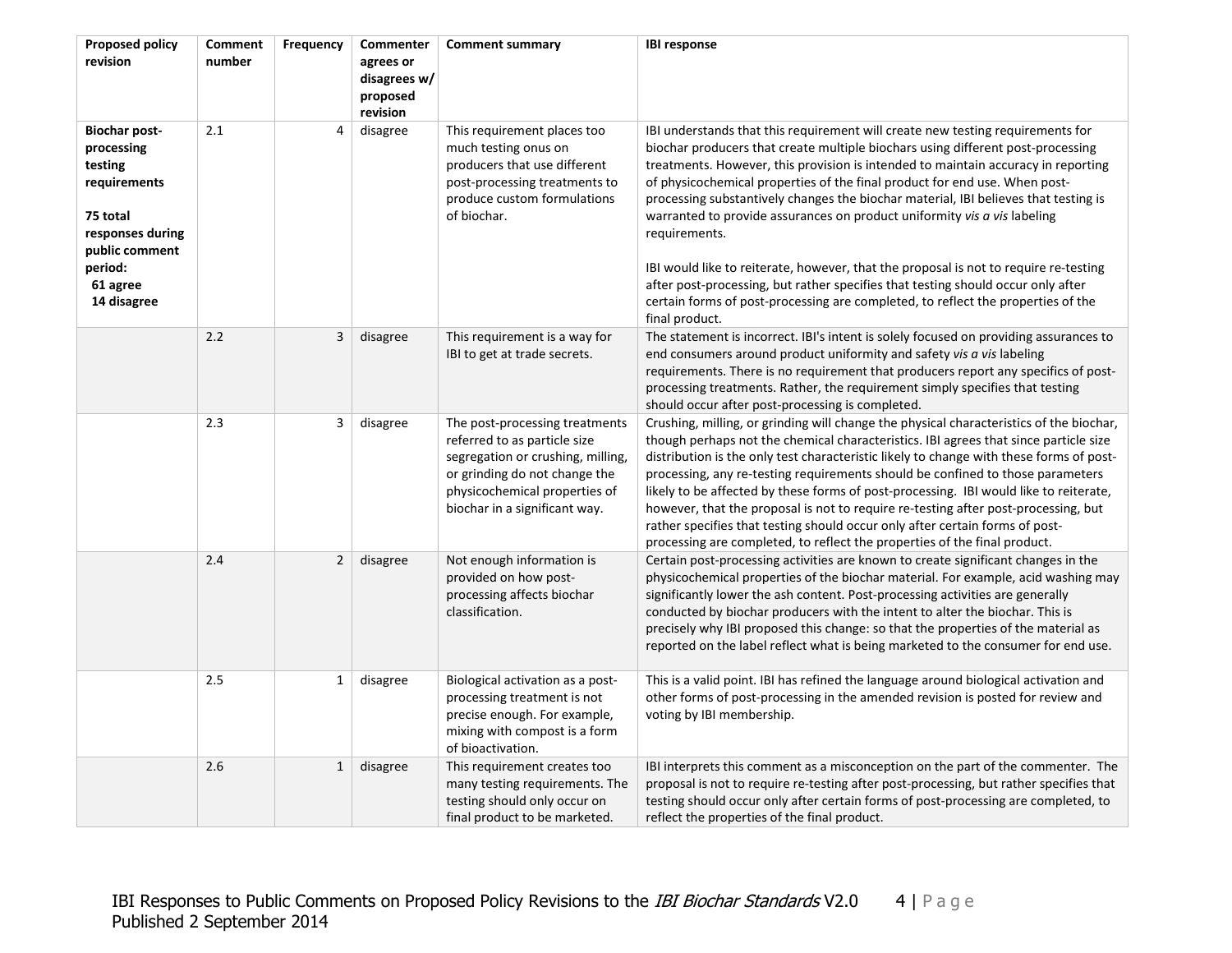| <b>Proposed policy</b><br>revision                                                                                            | Comment<br>number | <b>Frequency</b> | <b>Commenter</b><br>agrees or<br>disagrees w/<br>proposed<br>revision | <b>Comment summary</b>                                                                                                                            | <b>IBI response</b>                                                                                                                                                                                                                                                                                                                                                                                                                                                                                                                                                                                                                                                         |
|-------------------------------------------------------------------------------------------------------------------------------|-------------------|------------------|-----------------------------------------------------------------------|---------------------------------------------------------------------------------------------------------------------------------------------------|-----------------------------------------------------------------------------------------------------------------------------------------------------------------------------------------------------------------------------------------------------------------------------------------------------------------------------------------------------------------------------------------------------------------------------------------------------------------------------------------------------------------------------------------------------------------------------------------------------------------------------------------------------------------------------|
|                                                                                                                               | 2.7               | 3                | agree                                                                 | Post-processing is part of the<br>production process and testing<br>should occur on the biochar<br>material to be sold                            | IBI agrees with this point. This is the primary reason this change is proposed.                                                                                                                                                                                                                                                                                                                                                                                                                                                                                                                                                                                             |
|                                                                                                                               | 2.8               | $\overline{2}$   | agree                                                                 | It is important for biochar<br>producers to be transparent<br>about post-processing steps                                                         | There is no requirement in the proposed change that the biochar producer report<br>the post-processing treatment being used. Rather, the proposal specifies that<br>testing should occur only after certain forms of post-processing are completed, to<br>reflect the physicochemical properties of the final product to be marketed.                                                                                                                                                                                                                                                                                                                                       |
|                                                                                                                               | 2.9               | $\mathbf 1$      | agree                                                                 | Additives should be tested<br>separately to keep it simple                                                                                        | IBI disagrees with this comment. The purpose of the IBI Biochar Standards is to<br>test and report the properties of a biochar material to be marketed or utilized as a<br>soil amendment, and not to test other materials that may be added to biochar,<br>since that could encompass an infinite set of additives. However, to the extent<br>that a biochar is post-processed in a manner that affects the final biochar product,<br>IBI feels it is important to test that final product to ensure that the product label<br>and physicochemical characteristics are properly reported.                                                                                  |
|                                                                                                                               | 2.10              | $\mathbf{1}$     | agree                                                                 | Assuming this would include<br>post processing with the goal to<br>speed up the weathering<br>process                                             | There are many reasons why a producer may conduct post processing activities,<br>artificial weathering being one of them. IBI does not require information regarding<br>the reasons for post-processing. Rather, the proposal specifies that testing should<br>occur only after certain forms of post-processing are completed, to reflect the<br>physicochemical properties of the final product to be marketed.                                                                                                                                                                                                                                                           |
|                                                                                                                               | 2.11              | $\mathbf{1}$     | agree                                                                 | Commenter agrees with<br>characterization but is opposed<br>to certification                                                                      | IBI believes strongly that testing and certification is important in this pre-<br>regulatory atmosphere to establish appropriate biochar industry infrastructure and<br>ensure product certainty and safety for use as intended. Additionally, IBI biochar<br>certification is entirely voluntary.                                                                                                                                                                                                                                                                                                                                                                          |
|                                                                                                                               | 2.12              | $\mathbf{1}$     | agree                                                                 | Suggest that weathering be<br>included as a form of post-<br>processing                                                                           | IBI will include "intentional weathering" as a form of post-processing and indicate<br>when testing should occur and what properties may need to be re-tested;<br>however, it should be noted that weathering and its impacts can vary significantly,<br>and consistency of product is an IBI Biochar Certification Program requirement.                                                                                                                                                                                                                                                                                                                                    |
|                                                                                                                               | 2.13              | $\mathbf{1}$     | agree                                                                 | This is important from a safety<br>perspective because crushing<br>assists with quench                                                            | It is the responsibility of the biochar producer to follow practices that ensure<br>product safety, from production through to end use.                                                                                                                                                                                                                                                                                                                                                                                                                                                                                                                                     |
| <b>Biomass flyash</b><br>prohibitions<br>75 total<br>responses during<br>public comment<br>period:<br>48 agree<br>27 disagree | 3.1               | 17               | disagree                                                              | Robust testing standards should<br>sufficiently capture any<br>concerns about toxicants, and<br>the standards should remain<br>technology neutral | IBI agrees with both components of this comment: the analytical tests should<br>provide information on any toxicants present in the biochar, and the intent of the<br>IBI Biochar Standards is to remain technology neutral.<br>However, IBI's concern with this material centers around uncertainties in product<br>consistency, including operator controls over process conditions and resulting<br>changes in product from one batch to another. It is well known that variations in<br>heat treatment temperature can lead to formation of toxicants, and unless<br>production is maintained in a controlled environment, consistency of product<br>cannot be assured. |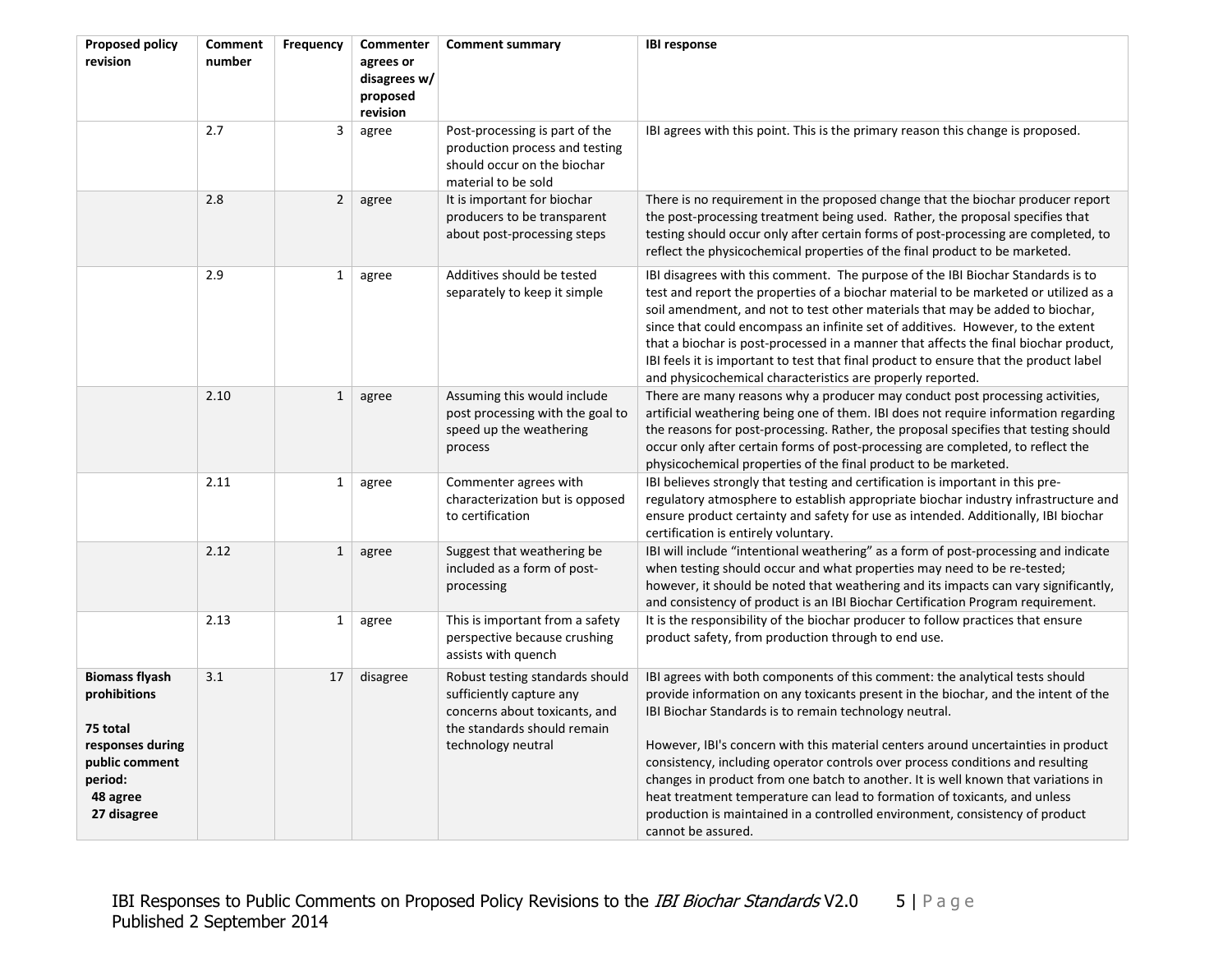| <b>Proposed policy</b><br>revision | Comment<br>number | Frequency      | Commenter<br>agrees or<br>disagrees w/<br>proposed<br>revision | <b>Comment summary</b>                                                                                                                                                                     | <b>IBI response</b>                                                                                                                                                                                                                                                                                                                                                                                                                                                                                                                                                                                        |
|------------------------------------|-------------------|----------------|----------------------------------------------------------------|--------------------------------------------------------------------------------------------------------------------------------------------------------------------------------------------|------------------------------------------------------------------------------------------------------------------------------------------------------------------------------------------------------------------------------------------------------------------------------------------------------------------------------------------------------------------------------------------------------------------------------------------------------------------------------------------------------------------------------------------------------------------------------------------------------------|
|                                    | 3.2               | 8              | disagree                                                       | High carbon wood ash is an<br>important source of biochar<br>material at low cost for the<br>growing biochar industry                                                                      | IBI's concern with this material centers around uncertainties in product<br>consistency, including operator controls over process conditions and resulting<br>changes in product from one batch to another. It is well known that variations in<br>heat treatment temperature can lead to formation of toxicants, and unless<br>production is maintained in a controlled environment, consistency of product<br>cannot be assured.                                                                                                                                                                         |
|                                    | 3.3               | $\overline{2}$ | disagree                                                       | Instead of excluding the<br>technology, raise the minimum<br>C content to 30% to exclude<br>most flyash materials, or<br>establish a maximum<br>permissible ash content                    | Currently the minimum C content allowable in the Standards is 10%. The IBI<br>Biochar Standards were initially conceived to permit a wide range of both C and<br>ash contents to accommodate a range of different feedstocks. Some feedstocks<br>such as poultry litter are known to have a high ash and low C content, yet IBI<br>believes that they should not be excluded from the IBI Biochar Standards because<br>they do not meet ash or C thresholds. Additionally, the ash and carbon content is<br>required to be reported as part of the IBI Biochar Standards, and is thus a known<br>quantity. |
|                                    | 3.4               | $\overline{2}$ | disagree                                                       | Let the consumer decide if they<br>want to use material derived<br>from biomass flyash                                                                                                     | IBI's concern with this material centers around uncertainties in product<br>consistency, including operator controls over process conditions and resulting<br>changes in product from one batch to another. It is well known that variations in<br>heat treatment temperature can lead to formation of toxicants, and unless<br>production is maintained in a controlled environment, consistency of product<br>cannot be assured.                                                                                                                                                                         |
|                                    | 3.5               | $\mathbf{1}$   | disagree                                                       | The "material change" in<br>temperature requirement i.e.<br>+/-10% change, is flawed<br>because it's too hard to control<br>in any thermochemical process                                  | IBI disagrees that process temperature cannot be monitored to observe deviations<br>of +/-10%. It is common practice to use thermocouples to monitor real-time<br>temperatures in thermochemical conversion processes. This provision was put in<br>place early on in the development of the IBI Biochar Standards after receiving input<br>from an expert panel, including biochar producers.                                                                                                                                                                                                             |
|                                    | 3.6               | $\mathbf{1}$   | disagree                                                       | <b>Biochar manufacturers</b><br>operating gasification and<br>pyrolysis units do not have<br>control over process conditions                                                               | IBI disagrees with this point. Biochar manufacturers utilizing their own equipment<br>to produce a consistent product should have full control over and fully monitor the<br>processing conditions during biochar production.                                                                                                                                                                                                                                                                                                                                                                              |
|                                    | 3.7               | $\mathbf{1}$   | disagree                                                       | If unknown toxicants in biomass<br>flyash are not currently covered<br>by the Standards, the Standards<br>should evolve to address those<br>rather than placing a ban on<br>biomass flyash | IBI's concern with this material centers around uncertainties in product<br>consistency, including operator controls over process conditions and resulting<br>changes in product from one batch to another. It is well known that variations in<br>heat treatment temperature can lead to formation of toxicants, and unless<br>production is maintained in a controlled environment, consistency of product<br>cannot be assured.                                                                                                                                                                         |
|                                    | 3.8               | 1              | disagree                                                       | Banning a biochar material<br>based on high temperature is<br>unreasonable                                                                                                                 | IBI's concern with this material centers around uncertainties in product<br>consistency, including operator controls over process conditions and resulting<br>changes in product from one batch to another. It is well known that variations in<br>heat treatment temperature can lead to formation of toxicants, and unless<br>production is maintained in a controlled environment, consistency of product<br>cannot be assured.                                                                                                                                                                         |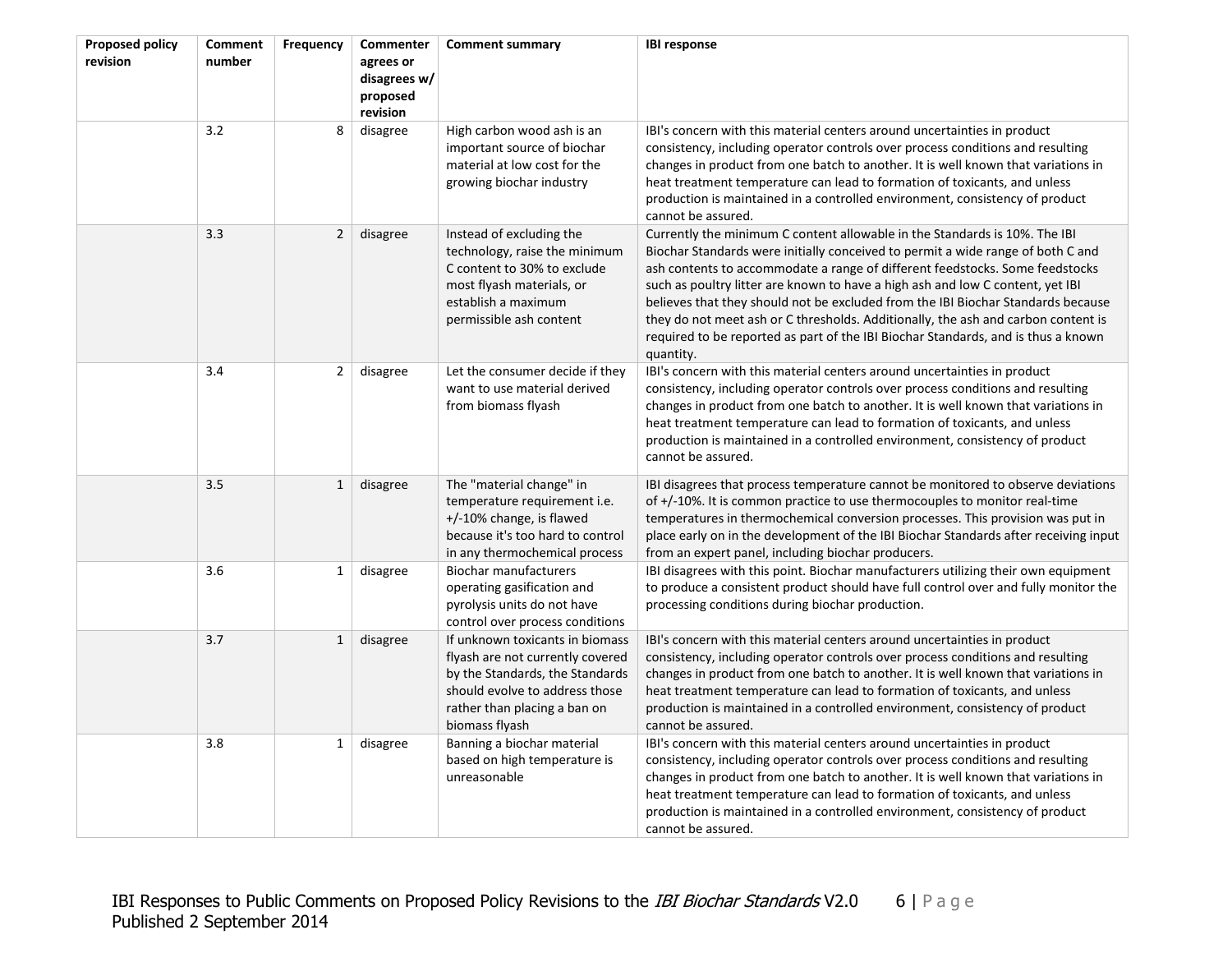| <b>Proposed policy</b><br>revision | Comment<br>number | Frequency    | Commenter<br>agrees or<br>disagrees w/<br>proposed<br>revision | <b>Comment summary</b>                                                                                     | <b>IBI response</b>                                                                                                                                                                                                                                                                                                                                                                                                                                                                                                                                                                                                                                                                                                                                                                                                                                                                                                                                                                  |
|------------------------------------|-------------------|--------------|----------------------------------------------------------------|------------------------------------------------------------------------------------------------------------|--------------------------------------------------------------------------------------------------------------------------------------------------------------------------------------------------------------------------------------------------------------------------------------------------------------------------------------------------------------------------------------------------------------------------------------------------------------------------------------------------------------------------------------------------------------------------------------------------------------------------------------------------------------------------------------------------------------------------------------------------------------------------------------------------------------------------------------------------------------------------------------------------------------------------------------------------------------------------------------|
|                                    | 3.9               | $\mathbf{1}$ | disagree                                                       | <b>Accumulation of toxicants</b><br>applies well to ash, not sifted<br>char                                | If in fact that is the case, it is not possible to determine the presence or absence of<br>toxicants in all batches without further evidence on how the high carbon portion of<br>the biomass flyash i.e., the biochar portion, is sifted or segregated from the ash. At<br>present, there is insufficient knowledge to guarantee consistency of product from<br>one batch to the next to dismiss concerns around accumulation of metals and<br>other toxicants and their potential presence in the high carbon portion of the<br>biomass flyash. IBI's concern with this material centers around uncertainties in<br>product consistency, including operator controls over process conditions and<br>resulting changes in product from one batch to another. It is well known that<br>variations in heat treatment temperature can lead to formation of toxicants, and<br>unless production is maintained in a controlled environment, consistency of<br>product cannot be assured. |
|                                    | 3.10              | 1            | disagree                                                       | IBI is assuming that no operator<br>can control the<br>physicochemical properties<br>which is unreasonable | That is not the case. In fact, we expect that biochar manufacturers have full control<br>over their operations. It is in instances where a biomass power plant operator is<br>providing material to third parties to sell as biochar that we have concern that the<br>third party will not have control and/or knowledge regarding process conditions<br>and potential changes in process conditions from one batch to another, over a 12-<br>month (IBI Biochar Certification Program) period. IBI's concern is that production<br>must be maintained in a controlled environment to ensure consistency of product.                                                                                                                                                                                                                                                                                                                                                                 |
|                                    | 3.11              | $\mathbf{1}$ | disagree                                                       | Flyash is different from bottom<br>ash which may be a good<br>biochar material                             | IBI agrees that there is may be a material difference between bottom- and flyash.<br>We have taken this into consideration when formulating our amended proposed<br>policy revision to the IBI Biochar Standards under the broader issue of the use of<br>high carbon biomass ash as a biochar material.                                                                                                                                                                                                                                                                                                                                                                                                                                                                                                                                                                                                                                                                             |
|                                    | 3.12              | $\mathbf{1}$ | disagree                                                       | Consider using biomass flyash<br>biochar only for non-food<br>production purposes                          | The IBI Biochar Standards do not dictate and cannot predict in which soils any<br>particular biochar may be used or applied. Further, there would still be concern<br>around accumulation of toxicants in soils used to produce non-food crops that are<br>later converted to food crops.                                                                                                                                                                                                                                                                                                                                                                                                                                                                                                                                                                                                                                                                                            |
|                                    | 3.13              | $\mathbf{1}$ | disagree                                                       | The sources cited by IBI relate<br>to fully ashed materials, not<br>biochar                                | The peer reviewed literature focuses on the properties of biomass flyash, not some<br>fraction thereof. IBI's concern with this material centers around uncertainties in<br>product consistency, including operator controls over process conditions and<br>resulting changes in product from one batch to another. It is well known that<br>variations in heat treatment temperature can lead to formation of toxicants, and<br>unless production is maintained in a controlled environment, consistency of<br>product cannot be assured.                                                                                                                                                                                                                                                                                                                                                                                                                                           |
|                                    | 3.14              | $\mathbf{1}$ | agree                                                          | Flyash is known to contain<br>heavy metals                                                                 | This is one of the primary reasons for proposing specific controls on biomass flyash<br>(and bottom ash) used as a biochar material under the IBI Biochar Standards. The<br>requirements proposed under the amended policy revision are related to the need<br>to demonstrate operational control over thermochemical processing conditions to<br>assure consistency of product, and the frequency of frequent sampling and testing<br>of biomass ash for presence of toxicants.                                                                                                                                                                                                                                                                                                                                                                                                                                                                                                     |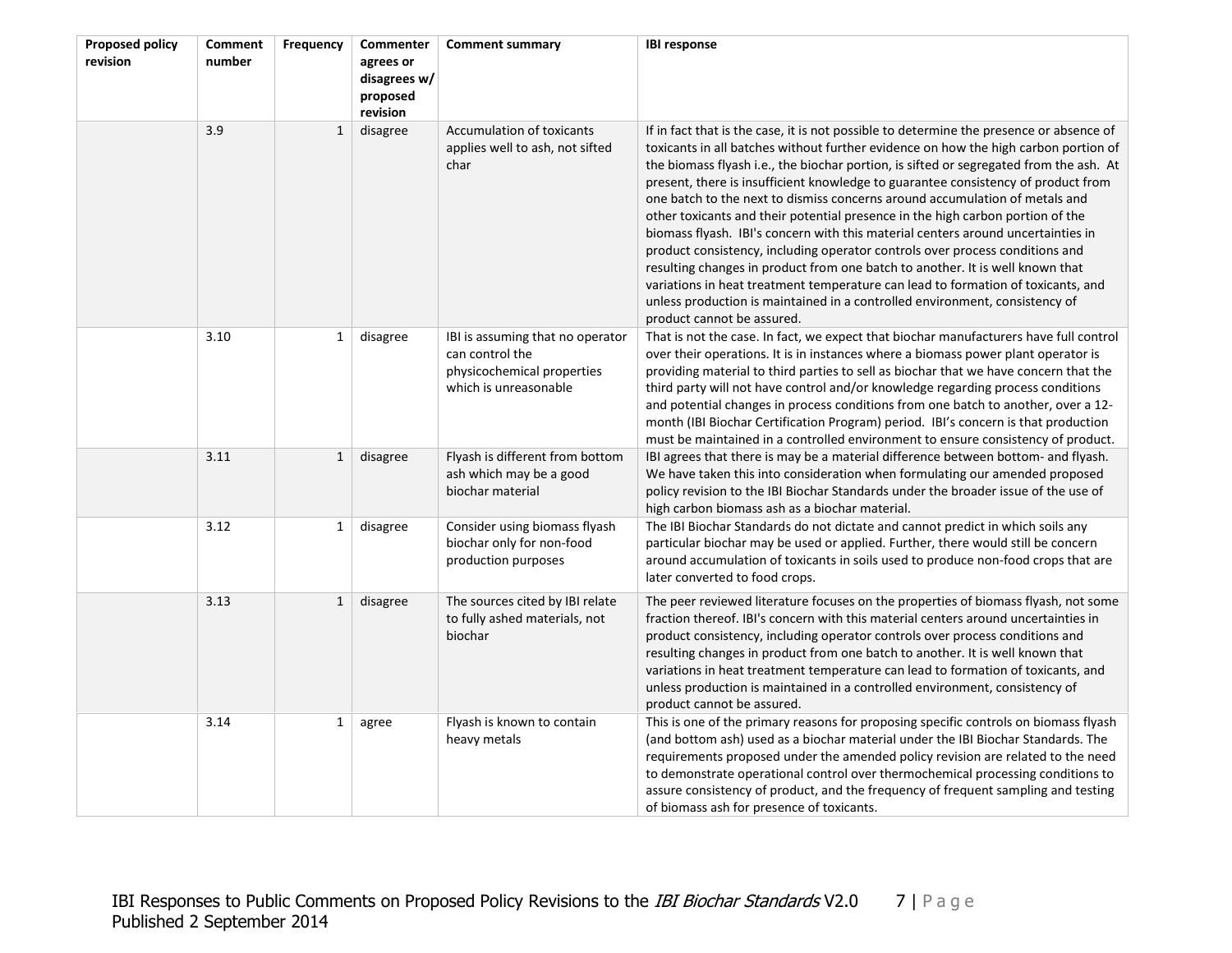| <b>Proposed policy</b><br>revision                                                                                           | Comment<br>number | <b>Frequency</b> | Commenter<br>agrees or<br>disagrees w/<br>proposed<br>revision | <b>Comment summary</b>                                                                                                                                                  | <b>IBI response</b>                                                                                                                                                                                                                                                                                                                                                                                                                                                                                                                                                                                                                                                                                                                                                                                                                            |
|------------------------------------------------------------------------------------------------------------------------------|-------------------|------------------|----------------------------------------------------------------|-------------------------------------------------------------------------------------------------------------------------------------------------------------------------|------------------------------------------------------------------------------------------------------------------------------------------------------------------------------------------------------------------------------------------------------------------------------------------------------------------------------------------------------------------------------------------------------------------------------------------------------------------------------------------------------------------------------------------------------------------------------------------------------------------------------------------------------------------------------------------------------------------------------------------------------------------------------------------------------------------------------------------------|
| <b>Biochar sampling</b><br>procedures<br>74 total<br>responses during<br>public comment<br>period:<br>65 agree<br>9 disagree | 4.1               | $\overline{2}$   | disagree                                                       | It is too soon for industry<br>standards to be rolled out                                                                                                               | IBI disagrees with this comment. We believe strongly that biochar testing and<br>certification are an essential component of building a biochar industry with the<br>appropriate infrastructure to ensure certainty and safety for end-users and the<br>marketplace.                                                                                                                                                                                                                                                                                                                                                                                                                                                                                                                                                                           |
|                                                                                                                              | 4.2               | $\mathbf{1}$     | disagree                                                       | The proposed sampling<br>recommendations won't work<br>because it is based on trust                                                                                     | The IBI Biochar Standards, and the accompanying IBI Biochar Certification Program,<br>are voluntary self-certifying programs and are thus based on the integrity of the<br>entity submitting materials for certification. While IBI will conduct some limited<br>audits, we do not have the capacity to conduct site visits to ensure that all<br>operations are following the required sampling protocols, for example. However,<br>there are legal statements that must be signed by biochar producers as part of the<br>Certification Program, and these are legally binding agreements.                                                                                                                                                                                                                                                    |
|                                                                                                                              | 4.3               | $\mathbf{1}$     | disagree                                                       | The existing sampling protocol<br>derived by the US Composting<br>Council is sufficient                                                                                 | We disagree with this point. From the producer's perspective, the compost<br>sampling protocols are far too complex. The proposed sampling protocols for<br>biochar draw from the compost sampling protocols but simplify them and make<br>them relevant to the biochar context.                                                                                                                                                                                                                                                                                                                                                                                                                                                                                                                                                               |
|                                                                                                                              | 4.4               | 3                | agree                                                          | Develop a separate decision<br>tree for when PAH, PCB,<br>PCDD/F needs to be tested, so<br>that small producers don't<br>suffer high costs of paying for<br>those tests | The comment suggests that IBI develop mechanisms to lower cost barriers to<br>participation for small producers. We agree that maintaining access to the<br>certification program is important for all producers. With respect to sampling,<br>though, at this stage it is important that all producers follow the same sampling<br>protocols to ensure that testing results are representative of the material to be<br>sold. As biochar science improves, IBI may consider developing a decision tree for<br>the more expensive parameters to be tested. At present, if a product passes the<br>toxicant tests, re-testing of these parameters is only required every 3 years, rather<br>than annually, assuming all other processing conditions remain the same. This is<br>intended to address costs while maintaining safety of products. |
|                                                                                                                              | 4.5               | $\overline{2}$   | agree                                                          | established procedures for<br>sampling compost, soil and<br>other materials do not apply to<br>biochar, and are too complex                                             | IBI agrees that the USCC compost sampling procedures are complex, and the<br>proposed changes are intended to simplify the procedures specifically for biochar<br>producers. Still, there are components of established compost and soil sampling<br>protocols that are very useful and relevant to biochar, and the proposed biochar<br>sampling procedure draws heavily from these scientifically validated methods.                                                                                                                                                                                                                                                                                                                                                                                                                         |
|                                                                                                                              | 4.6               | 1                | agree                                                          | The standards should be<br>applied to and ONLY to<br>commercially produced<br>biochar. Biochar made by not                                                              | Characterizing biochar, whether for commercial or non-commercial purposes, is<br>important to ensure that it is, indeed, biochar and that it is safe for use in soils,<br>regardless of where or how it is produced or utilized.                                                                                                                                                                                                                                                                                                                                                                                                                                                                                                                                                                                                               |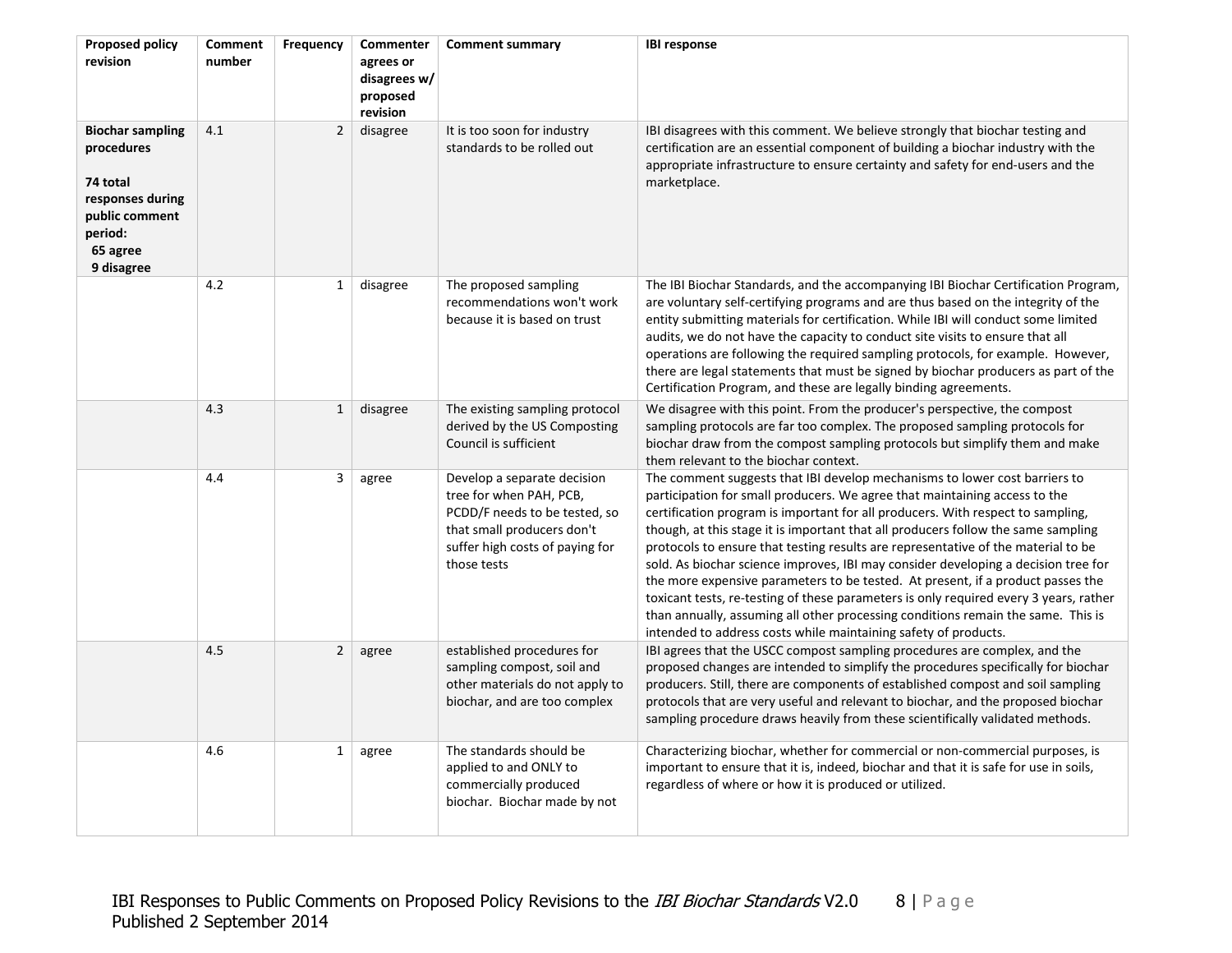| <b>Proposed policy</b><br>revision | Comment<br>number | Frequency    | Commenter<br>agrees or<br>disagrees w/<br>proposed<br>revision | <b>Comment summary</b>                                                                                                                     | <b>IBI response</b>                                                                                                                                                                                                                                                                                                                                                                                                                                                                                                                                                                  |
|------------------------------------|-------------------|--------------|----------------------------------------------------------------|--------------------------------------------------------------------------------------------------------------------------------------------|--------------------------------------------------------------------------------------------------------------------------------------------------------------------------------------------------------------------------------------------------------------------------------------------------------------------------------------------------------------------------------------------------------------------------------------------------------------------------------------------------------------------------------------------------------------------------------------|
|                                    |                   |              |                                                                | for profit home and village style<br>needs much less red tape.                                                                             |                                                                                                                                                                                                                                                                                                                                                                                                                                                                                                                                                                                      |
|                                    | 4.8               | $\mathbf{1}$ | agree                                                          | Requiring special containers<br>and temperature controls for<br>the organic pollutants is too<br>extreme                                   | It is standard industry practice to package materials to be analyzed for PAHs, PCBs<br>and other reactive organic pollutants in glass or Teflon containers since they are<br>less likely to introduce any artificial chemicals to the material, and to keep the<br>samples at low temperatures on ice to minimize volatilization. IBI follows a<br>precautionary approach that recommends use of these packaging and shipping<br>instructions for organic pollutants. Additionally, most testing labs provide these<br>containers to their customers as part of the testing process. |
|                                    | 4.7               | $\mathbf{1}$ | agree                                                          | Container and storage<br>conditions do not matter<br>because biochar is an<br>adsorbent and thus any<br>toxicants will stay in the biochar | While it may be true that biochar strongly adsorbs these chemicals, IBI follows a<br>precautionary approach. The burden to biochar producers is minimal relative to<br>the added assurances of accurate test results for the biochar material. See<br>response to comment 4.6.                                                                                                                                                                                                                                                                                                       |
|                                    | 4.9               | $\mathbf{1}$ | agree                                                          | Check with land grant<br>universities to get information<br>on recommended sampling<br>procedures                                          | IBI drew heavily from sampling procedures developed by extension agencies within<br>several land grant universities as well as established commercial analytical labs.                                                                                                                                                                                                                                                                                                                                                                                                               |
|                                    | 4.10              | 1            | agree                                                          | Biochar is a more homogenous<br>material than compost                                                                                      | IBI agrees that individual biochar products may be more homogenous than<br>composts, and this was a driving impetus for simplifying the biochar sampling<br>protocols.                                                                                                                                                                                                                                                                                                                                                                                                               |
|                                    | 4.11              | $\mathbf{1}$ | agree                                                          | The proposed sampling<br>protocol could be rendered<br>even simpler                                                                        | While we agree in simplification where possible, we believe the current proposed<br>sampling procedure strikes a balance between ease of use and scientific rigor.                                                                                                                                                                                                                                                                                                                                                                                                                   |
|                                    | 4.12              | $\mathbf{1}$ | agree                                                          | These proposed sampling<br>protocols should be<br>recommended, not required                                                                | It is important that all producers follow the same sampling protocols to ensure that<br>testing results are representative of the material to be sold. For this reason, IBI is<br>requiring these sampling protocols, pending final approval of the changes.                                                                                                                                                                                                                                                                                                                         |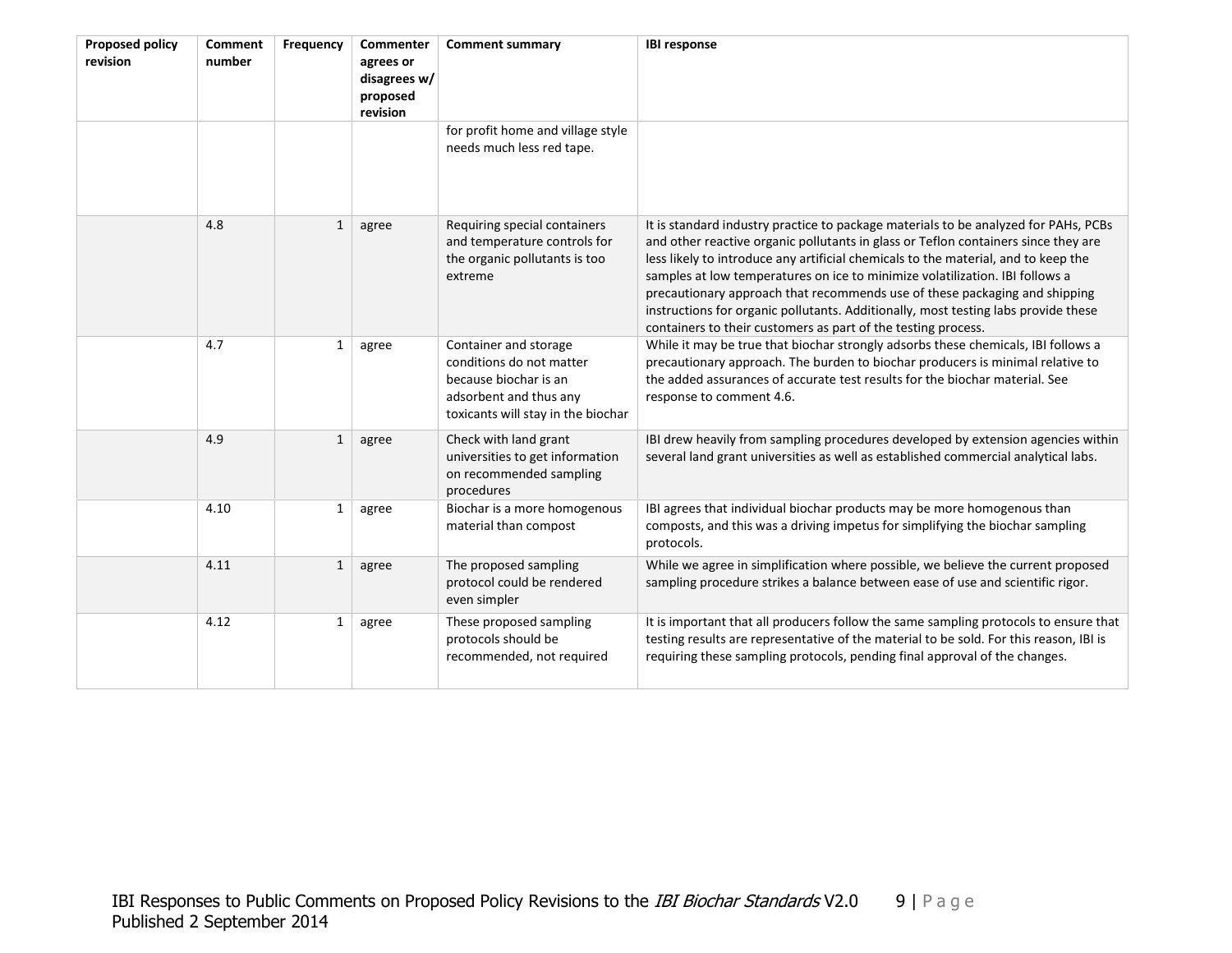## Table 2. Comments received during informational webinars in March 2014 and IBI responses. The table: 1) categorizes comments by proposed policy revision; 2) summarizes the comments; and 3) provides an IBI response.

| <b>Proposed policy</b><br>revision                            | Comment<br>number | <b>Comment summary</b>                                                                                                                                                                                                                                                                                                                                                                                                                                                                          | <b>IBI response</b>                                                                                                                                                                                                                                                                                                                                                                                                                                                                                                                                                                                                              |
|---------------------------------------------------------------|-------------------|-------------------------------------------------------------------------------------------------------------------------------------------------------------------------------------------------------------------------------------------------------------------------------------------------------------------------------------------------------------------------------------------------------------------------------------------------------------------------------------------------|----------------------------------------------------------------------------------------------------------------------------------------------------------------------------------------------------------------------------------------------------------------------------------------------------------------------------------------------------------------------------------------------------------------------------------------------------------------------------------------------------------------------------------------------------------------------------------------------------------------------------------|
| <b>Biochar</b><br>weathering<br>restrictions                  | 1.1               | Clarify how IBI defines "significant" weathering.                                                                                                                                                                                                                                                                                                                                                                                                                                               | In the amended proposed policy revisions IBI clarifies that "significant" weathering<br>"is deemed to occur when biochar has been stored outdoors uncovered and has<br>experienced any precipitation events."                                                                                                                                                                                                                                                                                                                                                                                                                    |
| <b>Biochar post-</b><br>processing<br>testing<br>requirements | 2.1               | The addition of microbes may alter the H/Corg ratio test<br>result and artificially eliminate a biochar from<br>consideration if H/Corg rises above 0.7. For this reason,<br>biochar sampling and testing should occur before any form<br>of biological activation post-processing.                                                                                                                                                                                                             | IBI agrees with this comment. We amended the proposed policy revisions to<br>specify that testing shall occur before any form of biological activation.                                                                                                                                                                                                                                                                                                                                                                                                                                                                          |
| <b>Biomass flyash</b><br>provisions                           | 3.1               | Biomass energy production configurations exist that can<br>produce high carbon ash products with >65% C; and low<br>PAH, PCDD/Fs, and metals, consistently. More frequent<br>testing based on volumes being produced may be a way to<br>handle concerns around consistency. Also, the creation of<br>renewable biomass energy coupled with a main (not by-)<br>product of biochar is both positive and holistic and IBI<br>should be embracing this notion in a sustainable systems<br>concept. | Based on this comment and other similar ones received during the review period,<br>IBI has amended its initial proposed revision (that would have banned high carbon<br>biomass flyash under the IBI Biochar Standards) to allow for the use of the material<br>with specific documentation, sampling and testing requirements.                                                                                                                                                                                                                                                                                                  |
|                                                               | 3.2               | If flyash is marketed as biochar, issues could arise around<br>public perception and consumer rejection and alienation of<br>such a flyash biochar product.                                                                                                                                                                                                                                                                                                                                     | IBI agrees that there are valid concerns around the use of biomass flyash (or<br>bottom ash) as a biochar material due to possible contamination with organic<br>pollutants or metals, and inconsistency in material properties. For this reason, we<br>have proposed specific documentation, sampling and testing requirements for any<br>high carbon biomass ash from bioenergy facilities for consideration under the IBI<br>Biochar Standards.                                                                                                                                                                               |
|                                                               | 3.3               | If biomass ash is allowed as a biochar under the IBI Biochar<br>Standards it may result in the displacement of small-scale<br>producers of high quality biochar by large-scale industrial<br>bioenergy facilities making low quality biochar.                                                                                                                                                                                                                                                   | Biochar materials from bioenergy facilities need not be of lower quality than those<br>from small-scale pyrolysis plants. Large industrial facilities may have numerous<br>control points throughout the production process and may thus have capabilities<br>to monitor production parameters closely. IBI is also deliberately technology-<br>neutral in the IBI Biochar Standards, and seeks to test the characteristics of the end<br>product, ensuring that all products meet minimal standards to show that they are<br>safe for use as a soil amendment, and possess the necessary qualities to be defined<br>as biochar. |
|                                                               | 3.4               | Bioenergy facilities have a negative climate impact because<br>they burn wood and the trees are not replaced for at least<br>20 years which results in a pulse of CO2 to the atmosphere.<br>Thus, by allowing use of biomass ash as a biochar, IBI will<br>be offsetting any gains from biochar C sequestration with<br>losses via biomass combustion.                                                                                                                                          | While we agree that understanding the sustainability impacts of biochar feedstocks<br>and production systems is very important, the IBI Biochar Standards address<br>biochar characterization and safety, and do not address sustainability or lifecycle<br>analysis. IBI seeks in the future to develop a biochar sustainability program that<br>would include life cycle analyses of diverse biochar systems including bioenergy<br>generation.                                                                                                                                                                                |